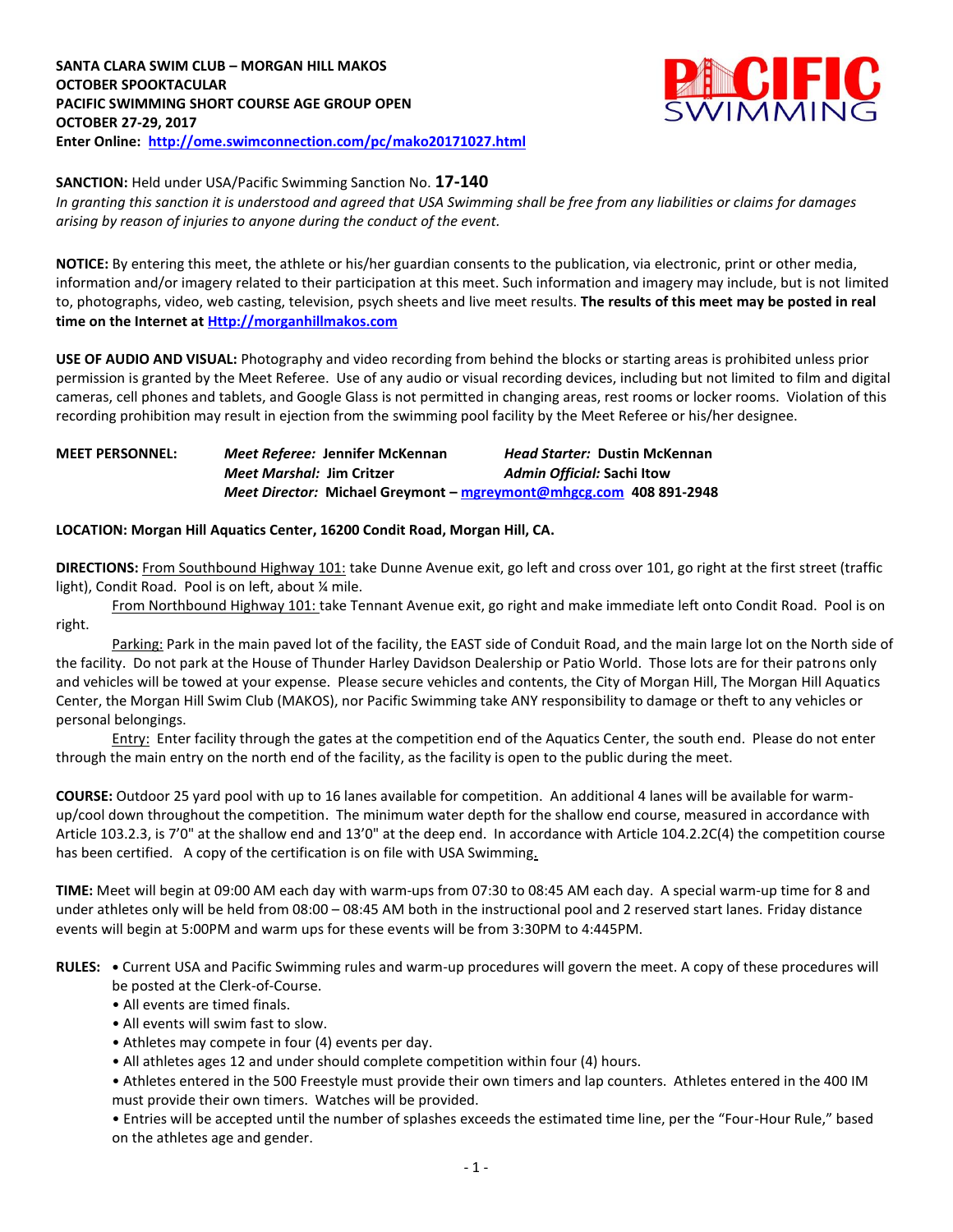- **•** If local conditions warrant it the Meet Referee, with the concurrence of the Meet Director, may require a mandatory scratch down. Immediate cash refunds will be made for any mandatory scratches.
- **All coaches and deck officials must wear their USA Swimming membership cards in a visible manner.**

**UNACCOMPANIED ATHLETES:** Any USA-S athlete-member competing at the meet must be accompanied by a USA Swimming member-coach for the purposes of athlete supervision during warm-up, competition and warm-down. If a coach-member of the athlete's USA-S Club does not attend the meet to serve in said supervisory capacity, it is the responsibility of the athlete or the athlete's legal guardian to arrange for supervision by a USA-S member-coach. The Meet Director or Meet Referee may assist the athlete in making arrangements for such supervision; however, it is recommended that such arrangements be made in advance of the meet by the athlete's USA-S Club Member-Coach.

**RACING STARTS:** Athletes must be certified by a USA-S member-coach as being proficient in performing a racing start, or must start the race in the water. It is the responsibility of the athlete or the athlete's legal guardian to ensure compliance with this requirement.

**RESTRICTIONS:** • Smoking and the use of other tobacco products is prohibited on the pool deck, in the locker rooms, in spectator seating, on standing areas and in all areas used by athletes, during the meet and during warm-up periods.

- Sale and use of alcoholic beverages is prohibited in all areas of the meet venue.
- No glass containers are allowed in the meet venue.
- No propane heaters are permitted except for snack bar/meet operations. Or any other open flame devices.
- All shelters must be properly secured.
- Changing into or out of swimsuits other than in locker rooms or other designated areas is prohibited.

• Destructive devices, to include but not limited to, explosive devices and equipment, firearms (open or concealed), blades, knives, mace, stun guns and blunt objects are strictly prohibited in the swimming facility and its surrounding areas. If observed, the Meet Referee or his/her designee may ask that these devices be stored safely away from the public or removed from the facility. Noncompliance may result in the reporting to law enforcement authorities and ejection from the facility. Law enforcement officers (LEO) are exempt per applicable laws.

• Operation of a drone, or any other flying apparatus, is prohibited over the venue (pools, athlete/coach areas, spectator areas and open ceiling locker rooms) any time athletes, coaches, officials and/or spectators are present.

**ELIGIBILITY:** • Athletes must be current members of USA-S and enter their name and registration number on the meet entry card

as they are shown on their Registration Card. If this is not done, it may be difficult to match the athlete with the registration and times database. The meet host will check all athlete registrations against the SWIMS database and if not found to be registered, the Meet Director shall accept the registration at the meet (a \$10 surcharge will be added to the regular registration fee). Duplicate registrations will be refunded by mail.

• Athletes in the "A" Division must have met at least USA Swimming Motivational "A" minimum time standard. Athletes in the "B" Division must have met at least the listed "B" minimum time standard. All entry times slower than the listed "B" time standard will be in the "C" Division.

## • Entries with **"NO TIME" will be ACCEPTED.**

• Entry times submitted for this meet may be checked against a computer database and may be changed in accordance with Pacific Swimming Entry Time Verification Procedures.

• Disabled athletes are welcome to attend this meet and should contact the Meet Director or Meet Referee regarding any special accommodations on entry times and seeding per Pacific Swimming policy.

• Athletes 19 years of age and over may compete in the meet for time only, no awards. Such athletes must have met standards for the 17-18 age group.

• The athlete's age will be the age of the athlete on the first day of the meet.

**ENTRY FEES:** \$4.00 per event plus an \$8.00 participation fee per athlete. Entries will be rejected if payment is not sent at time of request. No refunds will be made, except mandatory scratch downs.

**ONLINE ENTRIES:** To enter online go to **<http://ome.swimconnection.com/pc/mako20171027>** to receive an immediate entry confirmation. This method requires payment by credit card. Swim Connection, LLC charges a processing fee for this service, equal to \$1 per athlete plus 5% of the total Entry Fees. Please note that the processing fee is a separate fee from the Entry Fees. If you do not wish to pay the processing fee, enter the meet using a mail entry. **Entering online is a convenience, is completely voluntary, and is in no way required or expected of an athlete by Pacific Swimming.** Online entries will be accepted through Wednesday, **October 18, 2017**.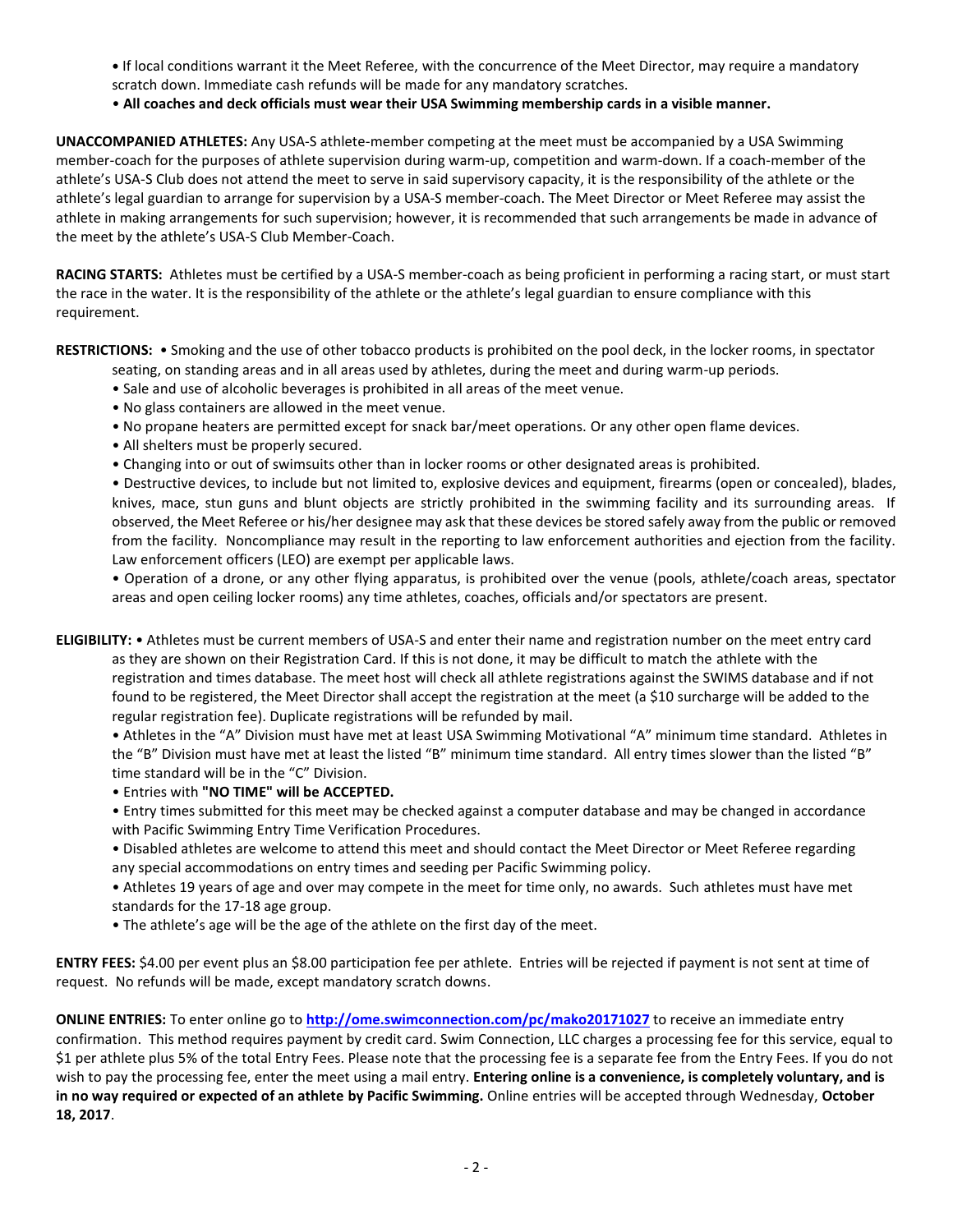**MAILED OR HAND DELIVERED ENTRIES**: Entries must be on the attached consolidated entry form. Forms must be filled out completely and printed clearly with athletes best time. Entries must be postmarked by midnight, Monday, **October 16, 2017** or hand delivered by 6:30 p.m. Wednesday, **October 18. 2017**. **No late entries will be accepted.** Requests for confirmation of receipt of entries should include a self-addressed envelope.

Entry Priority: Zone 1 South will have entry priority through Friday, September 29<sup>th</sup>, 2017.

**Make check payable to**: **Santa Clara Swim Club Mail entries to**: **Michael Greymont - Makos Hand deliver entries to: Michael Greymont – Morgan Hill Makos 409 Tennant Ave #423 Morgan Hill Aquatics Center, 16200 Condit Road Morgan Hill, CA 95037 Morgan Hill, CA 95037**

**CHECK-IN:** The meet will be deck seeded. Athletes must check-in at the Clerk-of-Course. No event shall be closed more than 30 minutes before the scheduled start of the session. Close of check-in for all individual events shall be no more than 60 minutes before the estimated time of the start of the first heat of the event. Athletes who do not check in will not be seeded and will not be allowed to compete in that event.

**SCRATCHES:** Any athletes not reporting for or competing in an individual timed final event that they have checked in for shall not be penalized.

**AWARDS:** None. Eight places will be awarded in each division for 8 & U, 9-10, 11-12, 13-14, 15-18 age groups. No awards given for athletes 19 years of age and older. **Note: Individual awards must be picked up during/after the meet, no distribution of awards will occur after the meet, either hand delivery or mail.**

**ADMISSION:** Free. A **3** day program will be available for download.

**SNACK BAR & HOSPITALITY:** A snack bar will be available throughout the competition. Coaches and working deck officials will be provided lunch. Hospitality will serve refreshments to timers and volunteers

**MISCELLANEOUS:** No overnight parking is allowed. Facilities will not be provided after meet hours.

## **EVENT SUMMARY**

| <b>FRIDAY</b>      |                     |              |          | <b>SATURDAY</b> |         | <b>SUNDAY</b> |          |        |              |  |  |
|--------------------|---------------------|--------------|----------|-----------------|---------|---------------|----------|--------|--------------|--|--|
| <b>10 &amp; UN</b> | <b>11&amp; OVER</b> | 8 & UN       | $9 - 10$ | $11 - 12$       | 13-OVER | 8 & UN        | $9 - 10$ | 11-12  | 13-OVER      |  |  |
| 500 FR*            | 400 IM*             | 25 BR        | 100 IM   | 200 IM          | 200 IM  | 50 BR         | 50 BR    | 100 BR | 200 BR       |  |  |
|                    |                     | <b>50 BK</b> | 100 BR   | 100 FL          | 100 FL  | 25 BK         | 100 BK   | 200 BK | 100 BK       |  |  |
|                    |                     | 100 FR       | 50 BK    | 50 BK           | 200 BK  | 50 FL         | 50 FL    | 200 FL | 200 FL       |  |  |
|                    |                     |              | 100 FR   | 200 BR          | 100 BR  | 50 FR         | 200 FR   | 200 FR | 200 FR       |  |  |
|                    |                     |              |          | 100 FR          | 100 FR  |               | 50 FR    | 50 FR  | <b>50 FR</b> |  |  |

*\*Athletes MUST have their own lap counters and timers. Watches will be provided.*

*Time standards found here: <http://www.pacswim.org/swim-meet-times/standards>*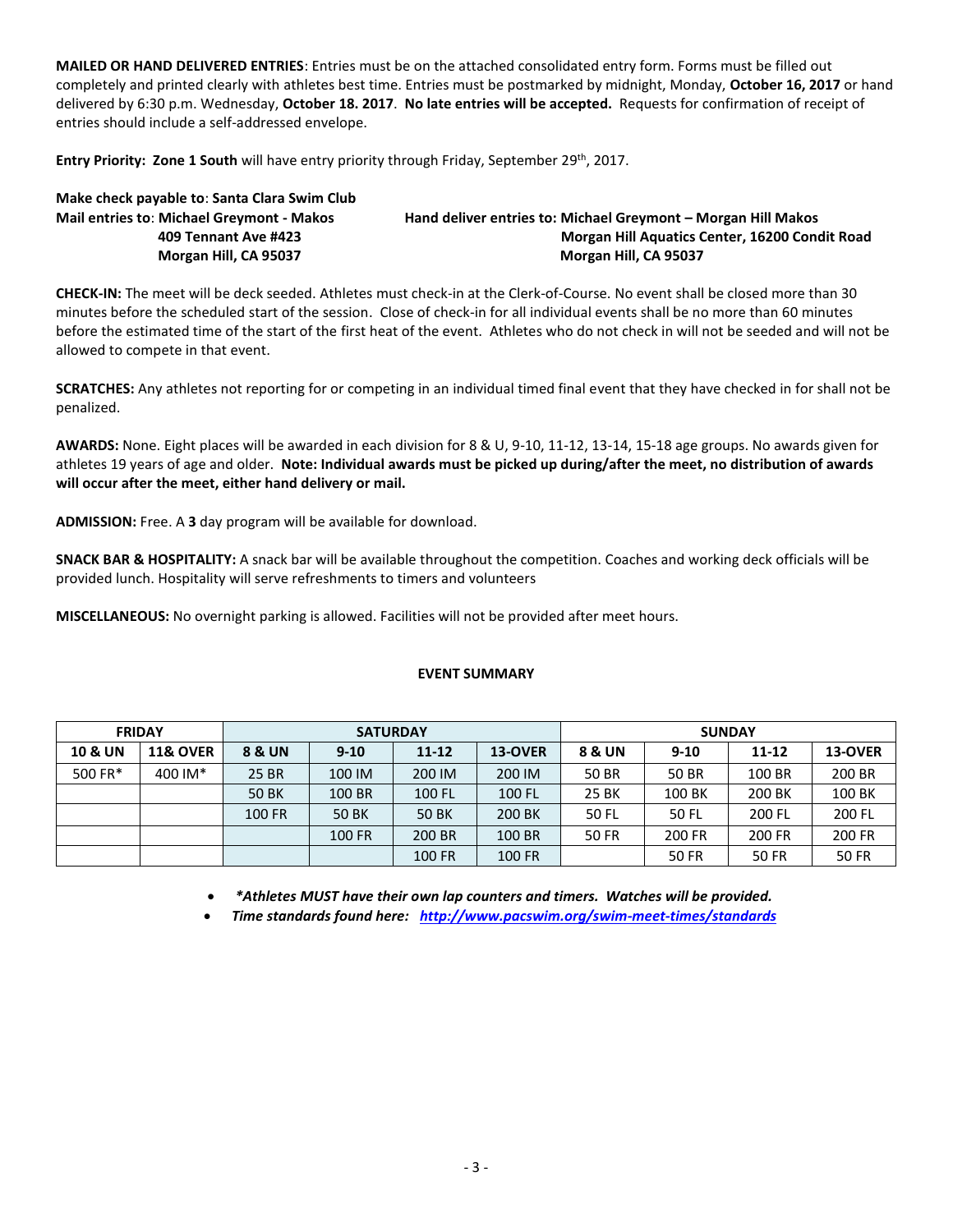|                | FRIDAY, OCTOBER 27. 2017   |                |               | SUNDAY, OCTOBER 29, 2017 |  |  |  |  |
|----------------|----------------------------|----------------|---------------|--------------------------|--|--|--|--|
| <b>EVENT#</b>  | <b>EVENT</b>               |                | <b>EVENT#</b> | <b>EVENT</b>             |  |  |  |  |
| $\mathbf{1}$   | 500 FREE*                  | $\overline{2}$ | 39            | 13-OVER 200 Breast       |  |  |  |  |
| 3              | 400 IM*                    | 4              | 41            | 8-UN 50 Breast           |  |  |  |  |
|                | SATURDAY, OCTOBER 28, 2017 |                | 45            | 11-12 100 Breast         |  |  |  |  |
| <b>EVENT#</b>  | <b>EVENT</b>               | <b>EVENT#</b>  | 45            | 9-10 50 Breast           |  |  |  |  |
| 5              | 13-OVER 200 I.M.           | 6              | 47            | 8-UN 25 Back             |  |  |  |  |
| $\overline{7}$ | 11-12 200 I.M.             | 8              | 49            | 13-OVER 100 Back         |  |  |  |  |
| 9              | 9-10 100 I.M.              | 10             | 51            | 11-12 200 Back           |  |  |  |  |
| 11             | 13-OVER 100 Fly            | 12             | 53            | 9-10 100 Back            |  |  |  |  |
| 13             | 11-12 100 Fly              | 14             | 55            | 13-OVER 200 Fly          |  |  |  |  |
| 15             | 9-10 100 Breast            | 16             | 57            | 11-12 200 Fly            |  |  |  |  |
| 17             | 8-UN 25 Breast             | 18             | 59            | 9-10 50 Fly              |  |  |  |  |
| 19             | 13-OVER 200 Back           | 20             | 61            | 8-UN 50 Fly              |  |  |  |  |
| 21             | 11-12 50 Back              | 22             | 63            | 13-OVER 200 Free         |  |  |  |  |
| 23             | 9-10 50 Back               | 24             | 65            | 11-12 200 Free           |  |  |  |  |
| 25             | 8-UN 50 Back               | 26             | 67            | 9-10 200 Free            |  |  |  |  |
| 27             | 13-OVER 100 Breast         | 28             | 69            | 13-OVER 50 Free          |  |  |  |  |
| 29             | 11-12 200 Breast           | 30             | 71            | 11-12 50 Free            |  |  |  |  |
| 31             | 8-UN 100 Free              | 32             | 73            | 9-10 50 Free             |  |  |  |  |
| 33             | 9-10 100 Free              | 34             | 75            | 8-UN 50 Free             |  |  |  |  |
| 35             | 13-OVER 100 Free           | 36             |               |                          |  |  |  |  |
| 37             | 11-12 100 Free             | 38             |               |                          |  |  |  |  |

| FRIDAY, OCTOBER 27. 2017   |                    |                |  |  |
|----------------------------|--------------------|----------------|--|--|
| <b>EVENT#</b>              | <b>EVENT</b>       | <b>EVENT#</b>  |  |  |
| 1                          | 500 FREE*          | $\overline{2}$ |  |  |
| 3                          | 400 IM*            | 4              |  |  |
| SATURDAY, OCTOBER 28, 2017 |                    |                |  |  |
| <b>EVENT#</b>              | <b>EVENT#</b>      |                |  |  |
| 5                          | 13-OVER 200 I.M.   | 6              |  |  |
| $\overline{7}$             | 11-12 200 I.M.     | 8              |  |  |
| 9                          | 9-10 100 I.M.      | 10             |  |  |
| 11                         | 13-OVER 100 Fly    | 12             |  |  |
| 13                         | 11-12 100 Fly      | 14             |  |  |
| 15                         | 9-10 100 Breast    | 16             |  |  |
| 17                         | 8-UN 25 Breast     | 18             |  |  |
| 19                         | 13-OVER 200 Back   | 20             |  |  |
| 21                         | 11-12 50 Back      | 22             |  |  |
| 23                         | 9-10 50 Back       | 24             |  |  |
| 25                         | 8-UN 50 Back       | 26             |  |  |
| 27                         | 13-OVER 100 Breast | 28             |  |  |
| 29                         | 11-12 200 Breast   | 30             |  |  |
| 31                         | 8-UN 100 Free      | 32             |  |  |
| 33                         | 9-10 100 Free      | 34             |  |  |

Use the following URL to find the time standards: <http://www.pacswim.org/swim-meet-times/standards>

\* *Athletes MUST have their own lap counters and timers. Watches will be provided.*